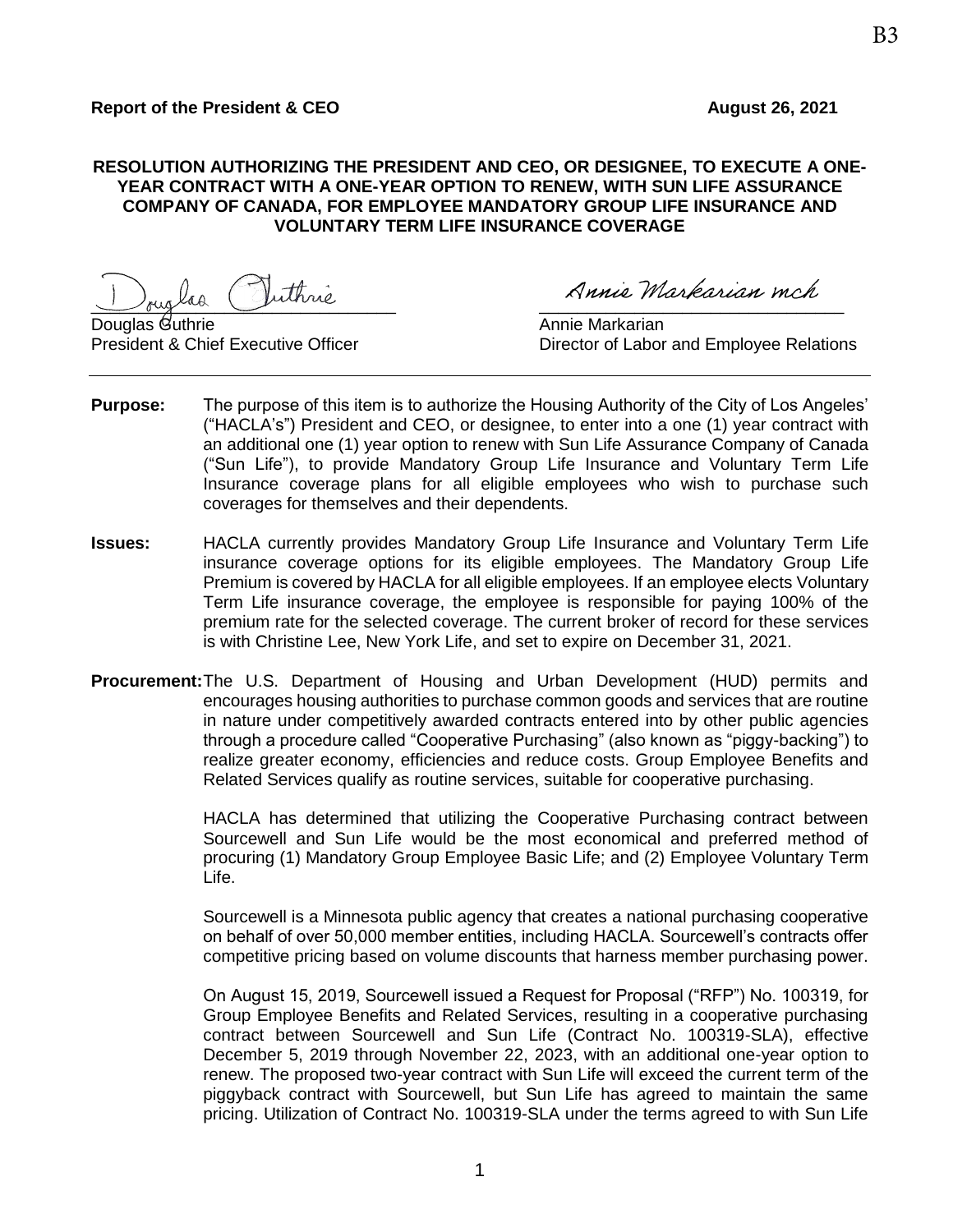has been determined both cost efficient and economical by harnessing the purchasing power of Sourcewell that would not otherwise be realized through HACLA's independent procurement efforts.

*Cost Savings:* When compared to the current plans, Sun Life offers an approximately 15% premium rate reduction for the Mandatory Group Life Insurance plan and approximately 17% premium rate reduction for the Voluntary Term Life insurance plan across the program plan for the first year of coverage. The benefit coverages for eligible employees under both plans are comparable to the current plans and will minimize provider disruption to employees. For additional cost details, please see Attachment 2 for the cost comparison.

> Employees who have current Mandatory Group Life and Voluntary Term Life benefits will transition over to Sun Life during the fall open enrollment period. Employees who are eligible but do not currently have Voluntary Term Life benefits will be able to enroll during the open enrollment period. The coverage will begin on January 1, 2022.

### **Vision Plan: PATHWAYS Strategy #7: Identify opportunities to reduce operating and administrative costs so that scarce resources are maximized.**

#### **PATHWAYS Strategy #9: Improve staff morale and productivity**

While providing Mandatory Group Life is administrative in nature and required to comply with HACLA's employer-sponsored benefits plan (the "125 Cafeteria Plan"), the cost savings from the overall rate reduction in premiums will improve operational expenditures while also improving staff morale and health.

**Funding:** The Chief Administrative Officer confirms the following:

*Source of Funds:* The cost of Mandatory Group Life Insurance is allocated to the various programs of the HACLA.

*Budget and Program Impact:* HACLA anticipates annual expenditures of approximately \$30,000. The necessary funds are available and are included in the 2022 operating budget and will be budgeted in subsequent years as required.

**Section 3:** Not Applicable

#### **Attachments:**

- **1.** Resolution
- **2.** Mandatory Group Life Insurance and Voluntary Term Life Insurance Comparison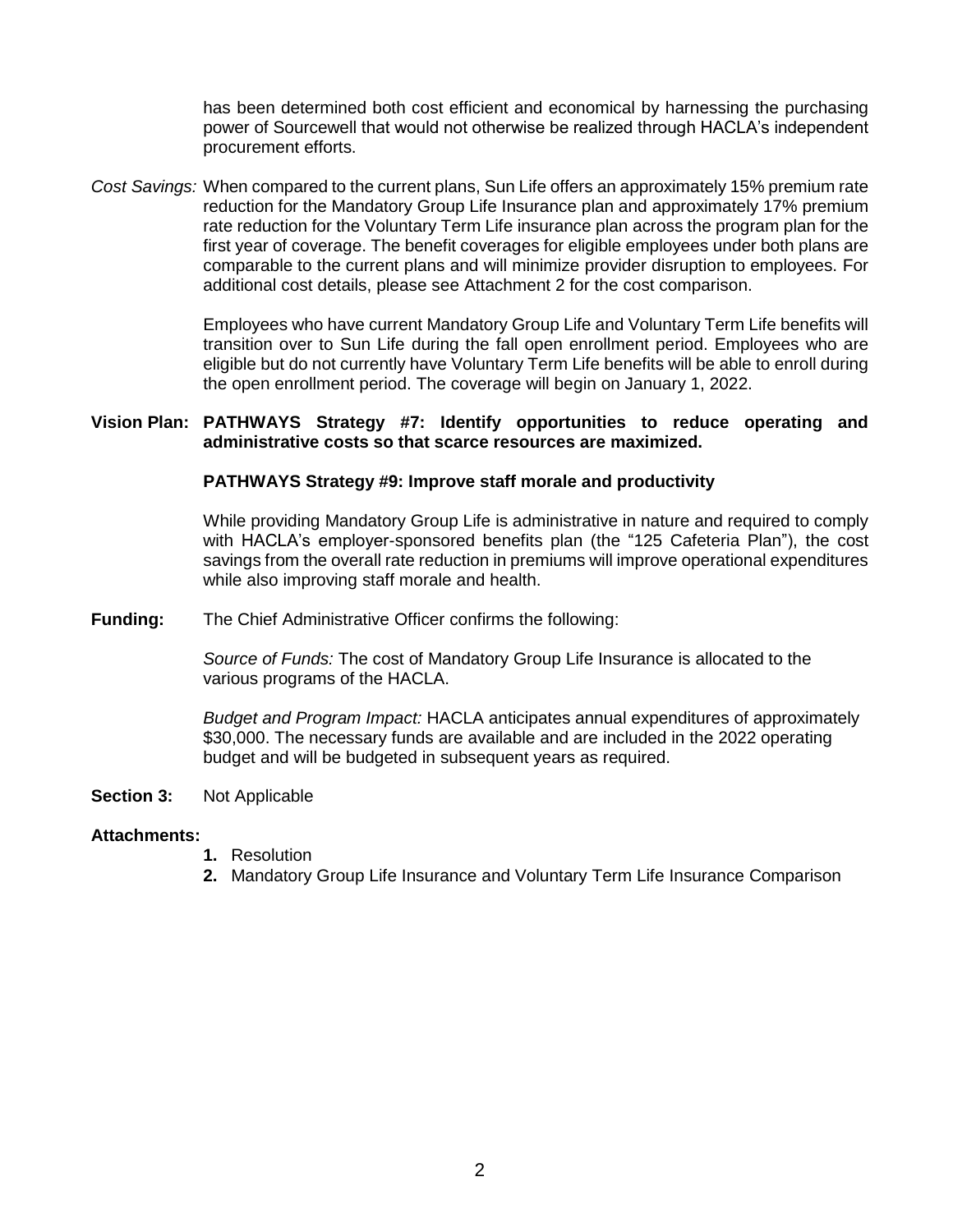### **RESOLUTION AUTHORIZING THE PRESIDENT AND CEO, OR DESIGNEE, TO EXECUTE A ONE-YEAR CONTRACT WITH A ONE-YEAR OPTION TO RENEW, WITH SUN LIFE ASSURANCE COMPANY OF CANADA, FOR EMPLOYEE MANDATORY GROUP LIFE INSURANCE AND VOLUNTARY TERM LIFE INSURANCE COVERAGE.**

**WHEREAS**, the Housing Authority of the City of Los Angeles ("HACLA") offers a 125 Cafeteria Plan to eligible employees for the purpose of purchasing various mandatory and voluntary insurance coverages as part of the benefits package for all full-time employees;

**WHEREAS**, mandatory and voluntary term life insurance are two of the many benefits offered to eligible employees and or their dependents;

**WHEREAS**, the U.S. Department of Housing and Urban Development ("HUD") encourages housing agencies to purchase common goods and services that are routine in nature under contracts awarded by other public agencies through a "cooperative purchasing" procedure ("piggy-backing") to realize greater economy, efficiencies, and reduce costs;

**WHEREAS**, Sourcewell's competitive solicitation for mandatory group life insurance and voluntary term life insurance resulted in award of a cooperative purchasing contract with Sun Life Assurance Company of Canada ("Sun Life") (Contract No. 100319-SLA), which is effective through November 22, 2023, with one (1) additional option to renew;

**WHEREAS**, HACLA independently determined that: (i) rates of the Sourcewell contract are reasonable; (ii) the procurement was conducted fairly and with adequate vendor participation; and (iii) that it is economical to piggy-back off of the Sourcewell procurement; and

**WHEREAS**, HACLA desires to enter into a contract with Sun Life for mandatory group life insurance and voluntary term life insurance for a maximum of two-years.

**NOW, THEREFORE, BE IT RESOLVED** that the Board of Commissioners hereby authorizes the President and CEO, or designee, to execute a one-year contract with a one-year option to renew with Sun Life, to provide Mandatory Group Life and Voluntary Term Life insurance coverage plans for all eligible HACLA employees and their dependents who wish to purchase such coverages.

**BE IT FURTHER RESOLVED** that this Resolution shall take effect immediately.

APPROVED AS TO FORM: HOUSING AUTHORITY OF THE CITY OF LOS ANGELES

James Johnson, General Counsel Contraction Cielo Castro, Chairperson

BY: \_\_\_\_\_\_\_\_\_\_\_\_\_\_\_\_\_\_\_\_\_\_\_\_\_\_\_ BY: \_\_\_\_\_\_\_\_\_\_\_\_\_\_\_\_\_\_\_\_\_\_

DATE ADOPTED:  $\blacksquare$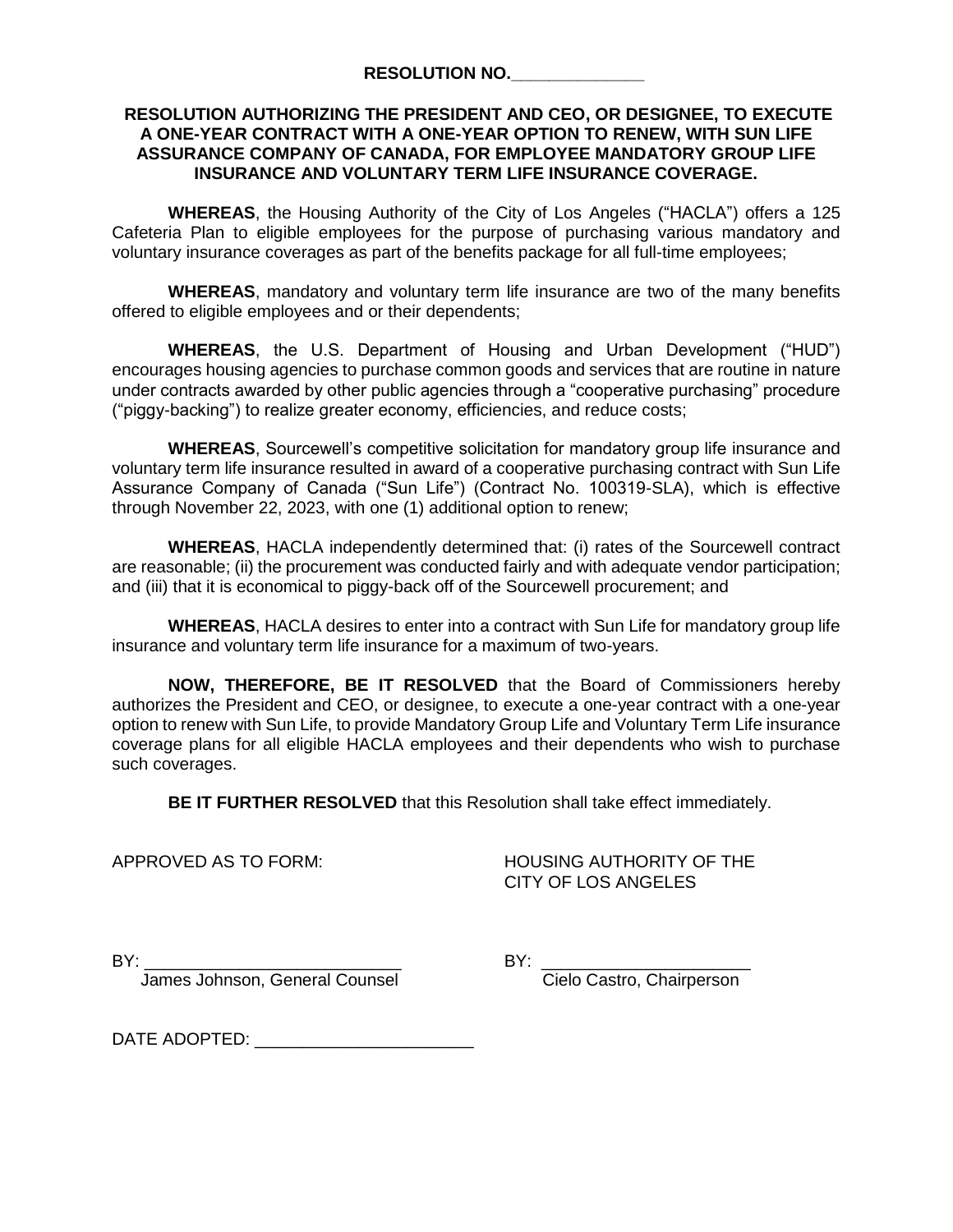## **Mandatory Group Life Comparison**

(First Year)

|                                 | Current |          |
|---------------------------------|---------|----------|
|                                 | Rates   | Sun Life |
| <b>Employee Mandatory Group</b> |         |          |
| 20,000                          |         |          |
|                                 |         |          |
| Employee                        | \$3.44  | \$2.92   |
|                                 |         |          |

# **Voluntary Term Life Insurance Comparison** (First year)

| Current employee                      | Sun Life employee   |
|---------------------------------------|---------------------|
| voluntary monthly                     | voluntary monthly   |
| Coverage by age   premium per \$1,000 | premium per \$1,000 |

| $30$      | \$0.09  | \$.068  |
|-----------|---------|---------|
| $30 - 34$ | \$0.09  | \$.068  |
| $35 - 39$ | \$0.105 | \$.082  |
| $40 - 44$ | \$0.141 | \$0.116 |
| 45 - 49   | \$0.213 | \$0.170 |
| $50 - 54$ | \$0.321 | \$0.250 |
| $55 - 59$ | \$0.422 | \$0.383 |
| $60 - 64$ | \$0.623 | \$0.574 |
| $65 - 69$ | \$0.983 | \$0.916 |
| $70 +$    | \$2.092 | \$1.969 |